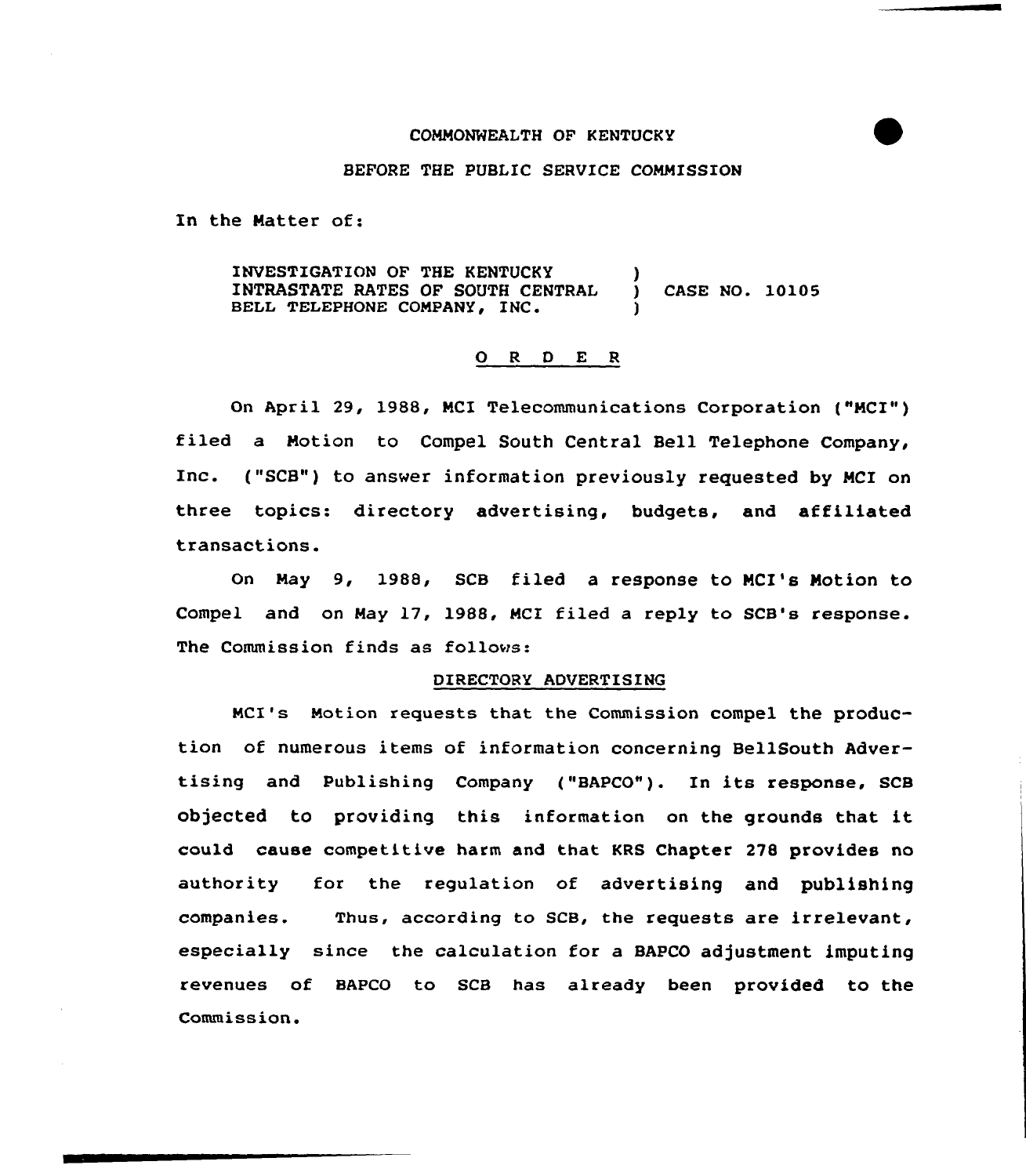NCI, in its reply, states that BAPCO is an issue in the case, that NCI is not <sup>a</sup> competitor in directory advertising, that it is willing to sign a confidentiality agreement, and finally that the request can be modified to be less burdensome.

After much consideration, the Commission is of the opinion and finds that Mcl's information requests concerning BAPCO are superfluous and, therefore, McI's Motion to Compel discovery of Items <sup>1</sup> through <sup>3</sup> and <sup>5</sup> through 10 of its March 16, 1988 information request should be denied. However, the Commission has reviewed the calculation of the BAPCO adjustment provided by SCB and requires that SCB file the following information.

1. The backup calculation and supporting documentation for the 1evel of BAPCO net investment used in SCB's calculation on page 93 of 95 of its initial response to the Commission's Order in this case.

2. <sup>A</sup> full description of how the capital, net investment, revenues and expenses of L.M. Berry and Company concerning its relationship with BellSouth Corporation and BAPCO are reflected in the accounts of SCB and in the calculation described above.

#### BUDGETS

In its Notion to Compel, NCI also requests that SCB provide its 1987 and 1988 operational Budget along with reconciliation of the 1987 Budget to actual operations. Scs claims that this information is irrelevant and that competitive harm could ensue if it were disclosed to MCI.

SCB has already provided the 1988 budget in its response to Item No. <sup>44</sup> of the Commission's Information Request of

 $-2-$ 

and and and some state of the

والدادات ومقلكهاهاها والممالية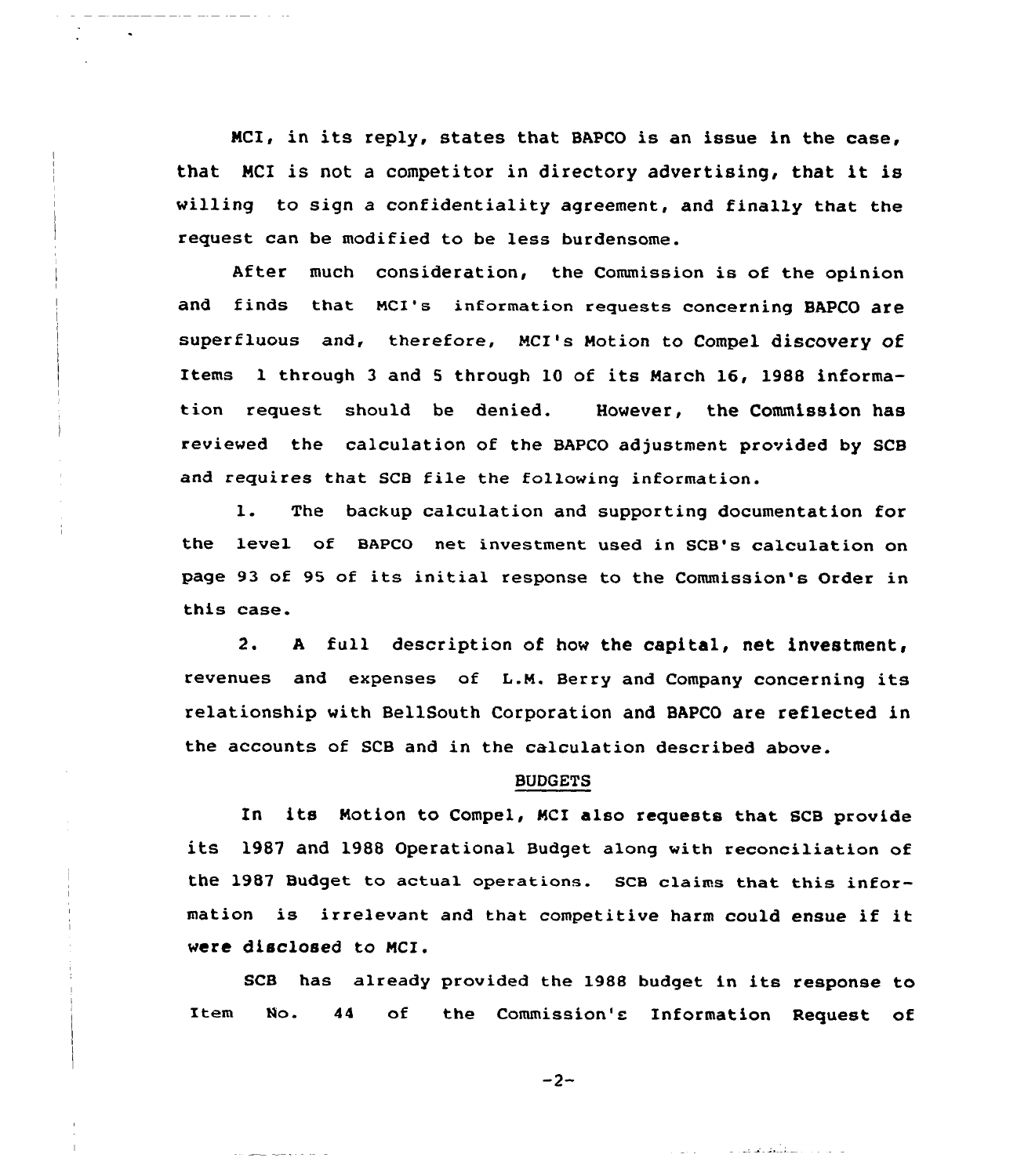February 26, 1988. SCB requested this budget information be held confidential, and the Commission has afforded confidential treatment pursuant to <sup>807</sup> EAR 5:001, Section 7. NCI has stated that it is willing to enter into a protective agreement with SCB to protect SCB's claim of proprietary interests.

 $\mathcal{L}^{(1)}$  and  $\mathcal{L}^{(2)}$ 

SCB objects to entering into a protective or proprietary agreement with NCI because MCX is a "competitor" in the intraLATA toll market with its Prism I and Prism II and other services. NCI countered SCB's assertions by stating that it was intervening in this proceeding as a ratepayer, not a competitor, that a proprietary agreement would provide adequate protection against competitive harm and that in other instances before this Commission competitors have entered into protective agreements.

After much consideration, the Commission is of the opinion and finds that SCB's claim that this information is irrelevant is not correct. However, given the sensitivity of this information and NCI's current and potential competing services, the Commission is of the opinion that SCB's objection to entering into a protective agreement is justified at this time. SCB's intraLATA toll market is <sup>a</sup> significant share of its total business, and some of NCI's services do result in unauthorized intraLATA toll traffic, and no compensation scheme has yet been established to pay the local exchange carriers for the unauthorized traffic. Noreover, the Commission advises that it ie initiating an investigation in the very near future to determine, in part, if intraLATA toll competition should be permitted.

 $-3-$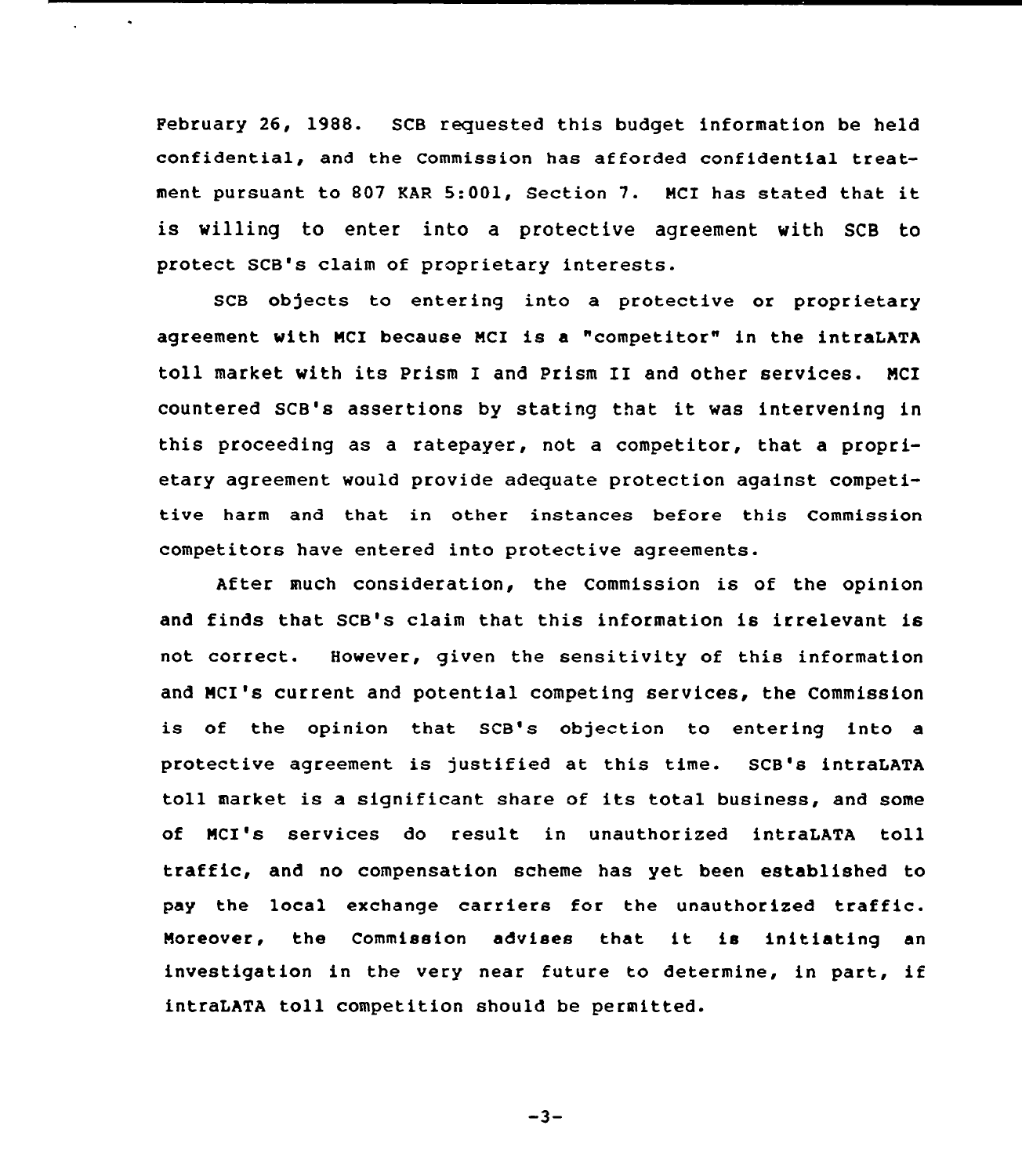Because of the potential magnitude of the problem that could occur should sensitive information be used inappropriately by a competitor, the Commission will not require SCB to submit this information to NCI. However, the Commission will require SCB to submit the 1987 Operational Budget along with reconciliation of actual 1987 to budget for the Commission's review.

### AFFILIATED INTERESTS

NCI's Motion also asked for information concerning SCB's affiliated interests. In its response, SCB objected to the provision of this information, stating again that the information could result in competitive harm and also that some of the information constituted "legal advice" which was not appropriate.

As with the budget material, the Commission is of the opinion and finds that it vill not require SCB to provide this information to NCI, but will require that the information be provided to the Commission for its review. Therefore, the Commission requires SCB to provide responses to MCI's requests numbered 20, 21, 23, and 35.

MCI further requested in number <sup>34</sup> that SCB provide <sup>a</sup> list of all Bellcore projects for the 1988 calendar year which involve activities for which SCB would have to obtain waiver from the Federal Communications Commission ("FCC") or Judge Greene of the D. C. District Court in order to participate. SCB states that, "[w)hether an activity to be undertaken is in compliance with the MFJ [Modified Final Judgment] or with orders of the FCC is clearly a legal question." The Commission agrees with SCB. However, the Commission does see that there could be relevancy to this question

 $-4-$